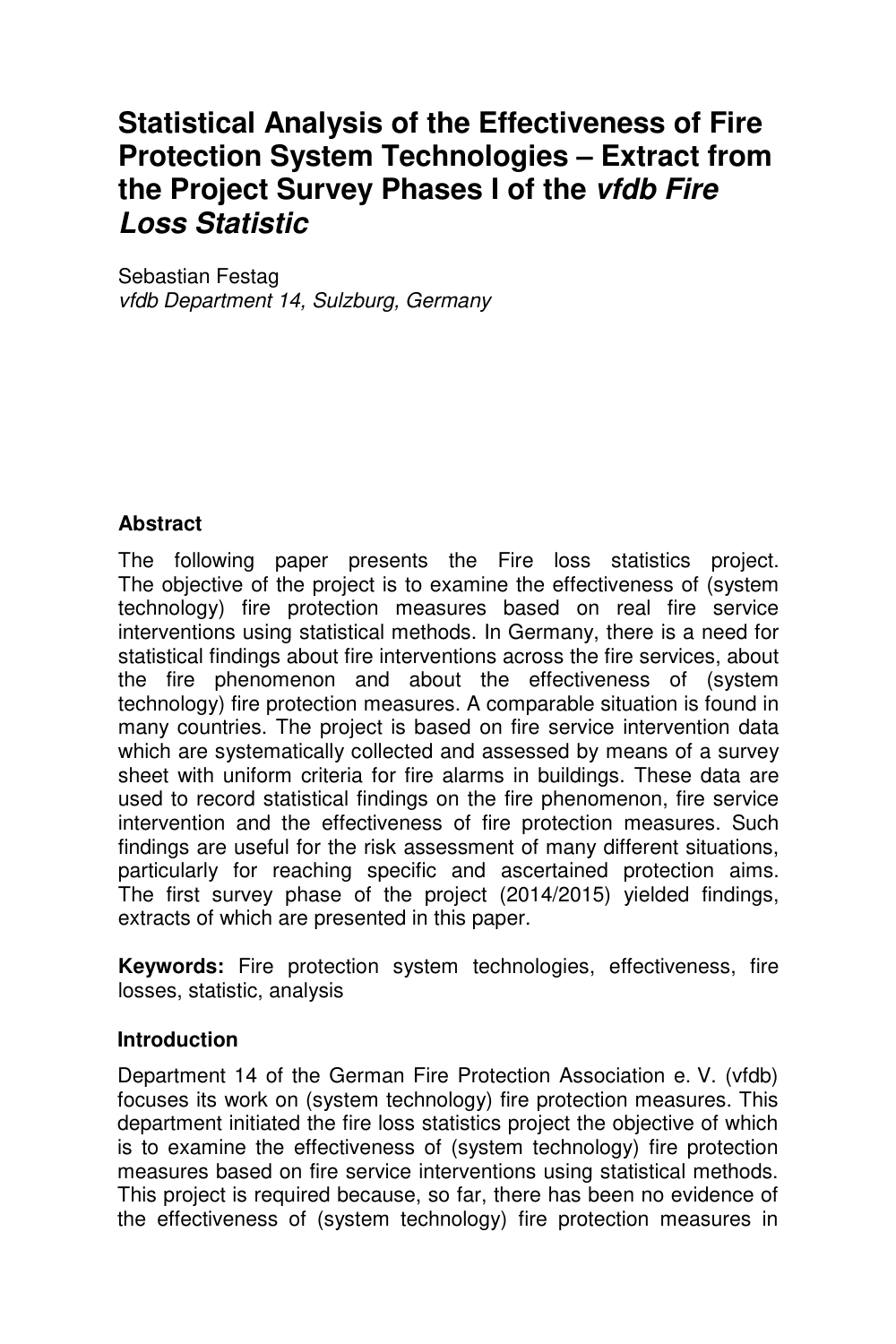Germany and there is a need for comprehensive statistical findings about fire interventions and the fire phenomenon. This is due to the fact that, in Germany, the responsibility for preparing fire intervention reports lies with the fire services who handle this matter in many different ways. As regards fires, the causes, the spread of fires and the losses incurred through fires as well as the effectiveness of the initiated protection measures, there are therefore no uniform criteria for the documentation and analyses. A comparable situation is found in many countries. The fire loss statistics project aims at bridging this gap or even closes it in parts.

Statistical findings are urgently and increasingly required to assess a great number of different actual situations, such as specifications and provisions in building legislation, in standards and in the terms and conditions of insurances (cf. [1] and [2]). Statistical evidence can help authorities to increase their acceptance of practical compensation options. As a result, it is, for example, easier to enforce deviations from building legislation and make construction projects more flexible, so that changes of building use or additional alleviations can be approved more rapidly and easily. It is, however, not allowed to fall below the present protection level. Flexible solutions to reach protection aims by specific and adequately ascertained compensation measures based on fire protection system technologies are, for example, even required when the cutback in qualified staff [3] and the consumption of areas available for construction projects  $[4]$  – this affecting the building structures when people's needs remain as they are – make further progress. The results of the project are useful for many different groups of persons involved in fire protection, e.g., fire services, fire protection engineers, insurances, manufacturers, and providers, as well as for science in general.

#### **Project method**

In the project, fire intervention data of several different fire services across Germany (voluntary, professional and private/industrial fire services) relating to building fire alarms (incl. false alarms) are collected in a survey sheet with uniform criteria [5]. The survey sheet contains 149 uniform criteria (plus summations) that are subdivided into 20 survey blocks in order to collect information about the fire service intervention conditions, the causes, the development and spread of building fires, (from the initiation of alarms to the losses incurred), as well as the initiated fire protection measures. The survey blocks are shown in the following table 1.

The commanding officer or another person being familiar with the intervention conditions has to fill in the survey sheets immediately during or after intervention. The survey sheets then have to be provided with the fire service's official stamp and sent to us. Preferably, all building fire interventions of the respective fire service should be completely registered over a freely defined time period. However, it is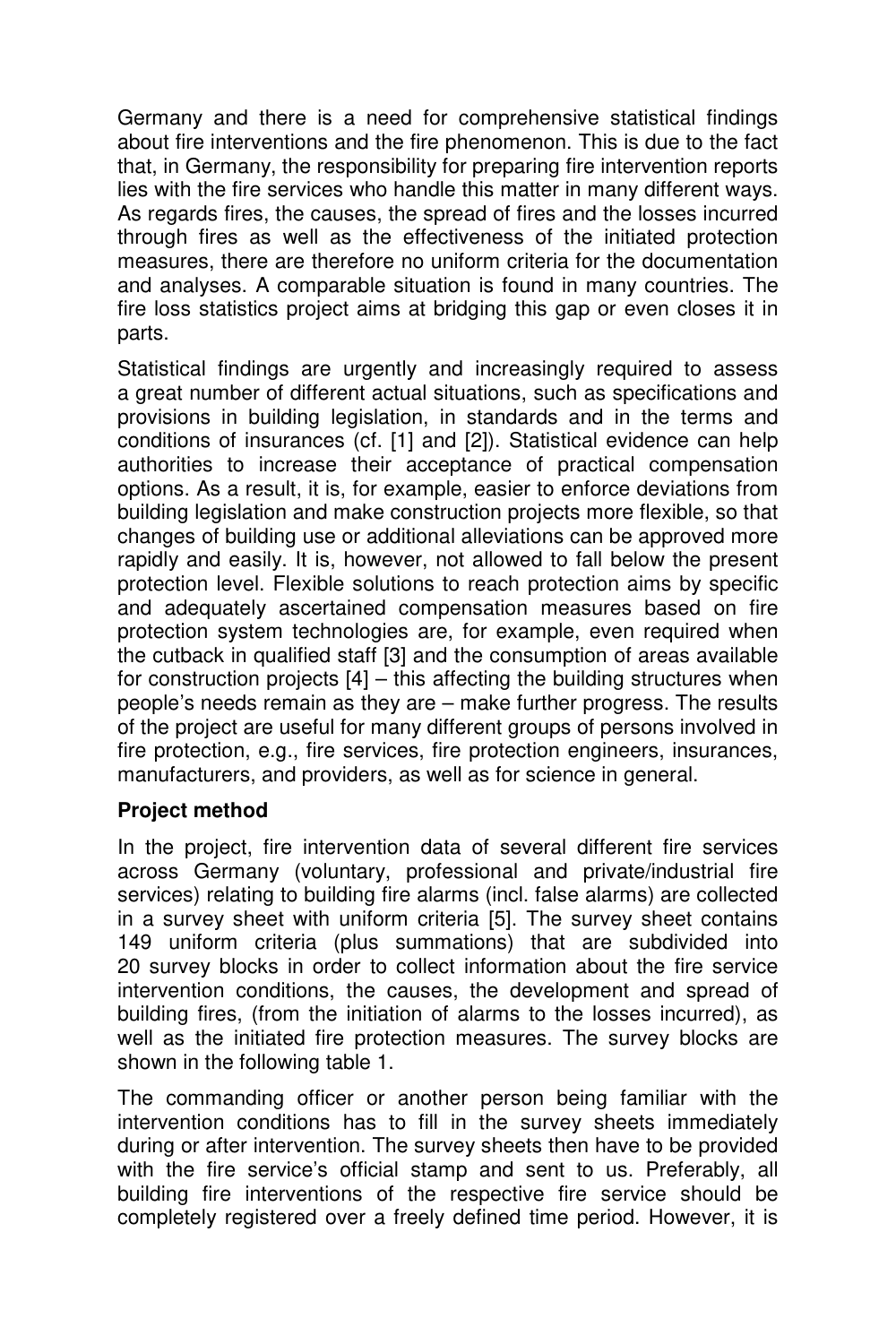not mandatory to completely register all interventions because, within the scope of the project, conclusions are drawn from a random sample of data on fire interventions across Germany using statistical methods. The project is not aimed at reaching full statistics on fires in Germany and is therefore basically different from previous approaches dealing with the subject of fire statistics in Germany (e.g., [6]).

The intervention data obtained from the received filled-in survey sheets are anonymized and saved to a central database of the Furtwangen University (Germany) where they are evaluated under the direction of Ernst-Peter Döbbeling and myself. The evaluation is classified in A) individual assessments, B) cluster assessments, and C) a total assessment.

| Table 1. Survey blocks in the uniform survey sheet of the Fire Loss |  |
|---------------------------------------------------------------------|--|
| <i>Statistic</i> project.                                           |  |

| 1. general                                          | 11. assumed location of fire outbreak             |  |  |  |  |
|-----------------------------------------------------|---------------------------------------------------|--|--|--|--|
| 2. fire service status                              | 12. assumed object of fire outbreak               |  |  |  |  |
| 3. building type                                    | 13. fire size on arrival of the fire<br>service   |  |  |  |  |
| 4. building use                                     | 14. fire limited to (spread)                      |  |  |  |  |
| 5. emergency call / notification                    | 15. smoke spread<br>(arrival of the fire service) |  |  |  |  |
| 6. real fire / false alarm                          | 16. smoke layering                                |  |  |  |  |
| 7. false alarm trigger                              | 17. usability of the escape route                 |  |  |  |  |
| 8. triggered fire protection<br>system technologies | 18. human lives saved / fatalities                |  |  |  |  |
| 9. assumed cause of fire causes                     | 19. estimated material damage                     |  |  |  |  |
| 10. floor where the fire broke out                  | 20. use of fire-fighting water                    |  |  |  |  |

In the individual assessments (A), the data of the individual fire services involved in the project are evaluated separately, on an average and as a whole based on the survey criteria, in order to identify fire-servicespecific dependencies, key aspects and trends with respect to the fire phenomenon and the fire interventions (fire services with small case numbers are summarized to observe them as a group). The individual assessments are analyzed fire service by fire service, on the one hand using the simple frequency distribution in the survey blocks (e.g., distribution of the frequency of the assumed cause of fire outbreak or the building use) and, on the other hand, using linked survey criteria (e.g., real fires / false alarms in combination with the floor where the fire broke out or the building use in combination with the assumed object of fire outbreak). In a first step, 2 survey blocks are combined, wherein these combinations can be extended by other survey blocks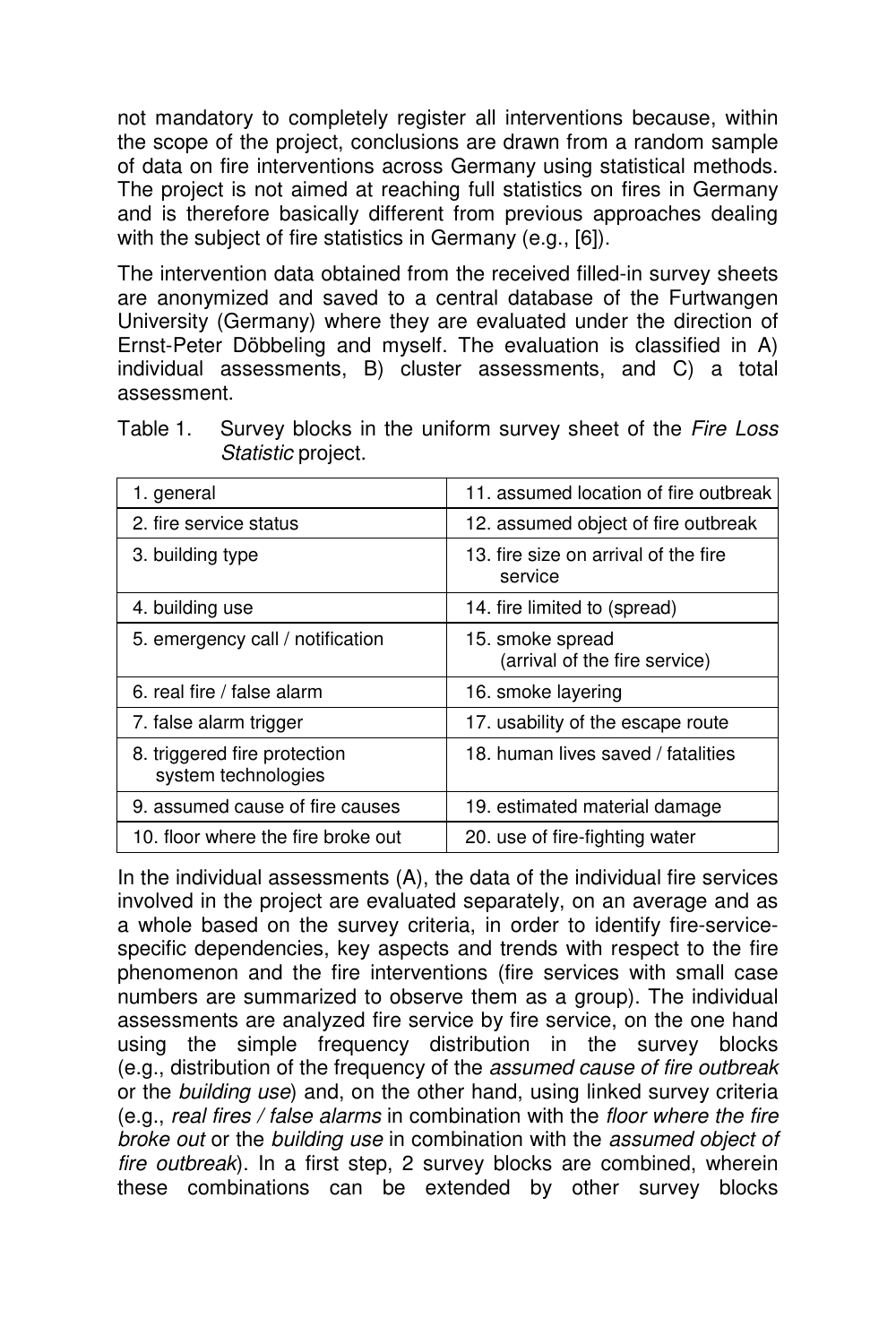(e.g., building use in combination with fire / false alarm and fire size on arrival of the fire service).

In the cluster assessments (B), questions across all fire services are processed (e.g., common issues and differences between key aspects of the interventions in relation to the type of fire service or the size of the fire service or the size of the intervention area).

The total assessment (C) is the core of the project. In the total assessment, the survey sheets of all fire services involved are consolidated in an overall data set which is then used to examine the effectiveness of fire protection (system technology) measures. To achieve this, the intervention data are compared with respect to fires in buildings of the same type and use with or without various measures, using combined survey blocks and/or criteria. The damage difference allows to making a statement on the effectiveness of the fire protection (system technology) measures initiated.

After a pilot project phase (see [7] and [8]) in 2011 with fire intervention reports of 4 fire services and 580 filled-in survey sheets on building fires (incl. false alarms), the survey sheet was updated. Thereafter, the main project (cf. [1], [9] and [10]) was started. This main project is subdivided into several survey phases. The first survey phase which started on 01/01/2014 and ended on 12/31/2015 comprises intervention data from 18 fire services across Germany having been operated in about 3000 building fires, 681 of which were real fires. The data obtained in the first survey phase are presently evaluated based on the described procedure and have already been published in part (cf. [1], [9], [11]).

#### **Results**

The results from the first survey phase of the project I are structured according to the evaluation procedure in A) individual assessments, B) cluster assessments, and C) a total assessment (see above).

#### **Individual assessments (A)**

The individual assessments are analysed fire service by fire service (fire services that have only participated in the project with a few survey sheets are examined together in a collection group), using 1) the simple frequency distribution in the survey blocks (see table 1) and 2) linked survey criteria (in Phase I there are more than 72 tables in which 2 criteria can be linked). Table 2 shows an excerpt from the table of results concerning the simple frequency distribution in the survey blocks.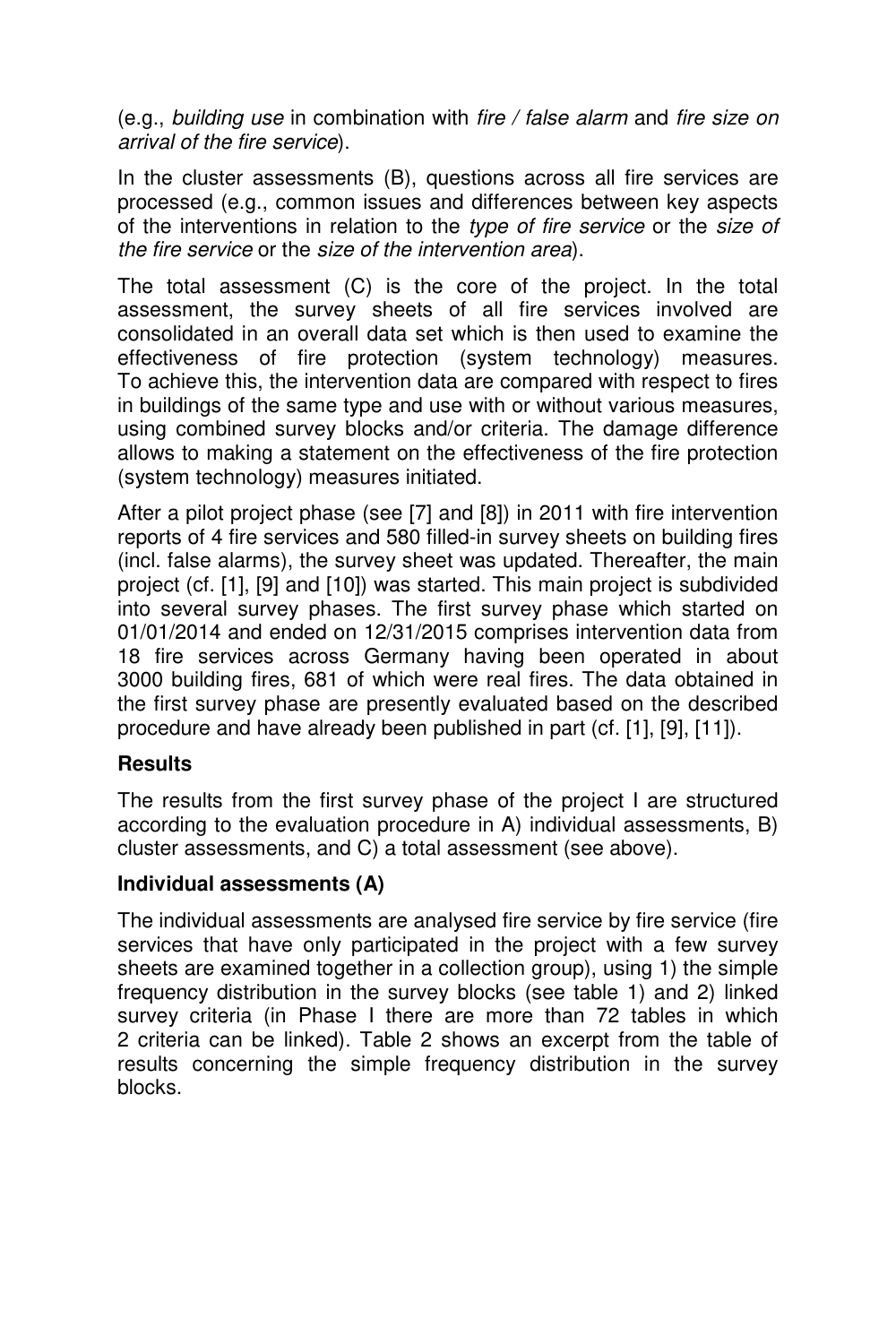| criterion      |                                                               | <b>FS</b><br>1 | <b>FS</b><br>$\overline{2}$ | <b>FS</b><br>3 | FS<br>4 | <b>FS</b><br>5 | <b>FS</b><br>6 | <b>FS</b><br>$\overline{7}$ | group          | total     |      |
|----------------|---------------------------------------------------------------|----------------|-----------------------------|----------------|---------|----------------|----------------|-----------------------------|----------------|-----------|------|
|                |                                                               | [no]           | [no]                        | [no]           | [no]    | [no]           | [no]           | [no]                        | [no]           | [no]      | [%]  |
|                | sum                                                           | 223            | 274                         | 139            | 619     | 1022           | 147            | 139                         | 212            | 2775      |      |
|                | real fires                                                    | 108            | 62                          | 59             | 141     | 114            | 56             | 42                          | 99             | 681       | 25   |
|                | telephone                                                     | 58             | 49                          | 81             | 81      | 19             | 35             | 27                          | 47             | 397       | 14.4 |
|                | mobile phone                                                  | 35             | 41                          | 17             | 78      | 134            | 21             | 8                           | 46             | 380       | 13.8 |
|                | fire detection and<br>fire alarm system,<br>automatic         | 84             | 145                         | 36             | 413     | 804            | 90             | 78                          | 99             | 1749 63.6 |      |
| emergency call | fire detection and<br>fire alarm system,<br>manual call point | 8              | 20                          | 3              | 26      | 27             | 4              | 7                           | $\overline{2}$ | 97        | 3.5  |
|                | fire extinguishing<br>system                                  | 1              | 1                           |                | 12      | 39             |                | 1                           | 7              | 61        | 2.2  |
|                | other alarm                                                   | 3              | 14                          | 1              | 25      |                |                | 17                          | 6              | 66        | 2.4  |
|                | sum                                                           | 189            | 270                         | 138            | 635     | 1023           | 150            | 138                         | 207            | 2750      | 100  |
|                | basement/cellar                                               | 6              | 13                          | 5              | 11      | 10             | 7              | 8                           | 15             | 75        | 13.1 |
|                | ground floor                                                  | 27             | 23                          | 17             | 44      | 65             | 19             | 15                          | 38             | 248       | 43.4 |
|                | 1st - 2nd upper<br>floor                                      | 17             | 11                          | 3              | 42      | 23             | 21             | 12                          | 33             | 162       | 28.4 |
| floor          | 3rd - 7th upper<br>floor                                      | 3              | 5                           | 5              | 30      | 16             | 6              | 5                           | 9              | 79        | 13.8 |
|                | from 8th upper<br>floor                                       |                |                             |                | 5       |                | $\overline{2}$ |                             |                | 7         | 1.2  |
|                | sum                                                           | 53             | 52                          | 30             | 132     | 114            | 55             | 40                          | 95             | 571       | 100  |

Table 2. Individual assessment (of fire services; FS); excerpt [N=2,775; nFire=681] [1].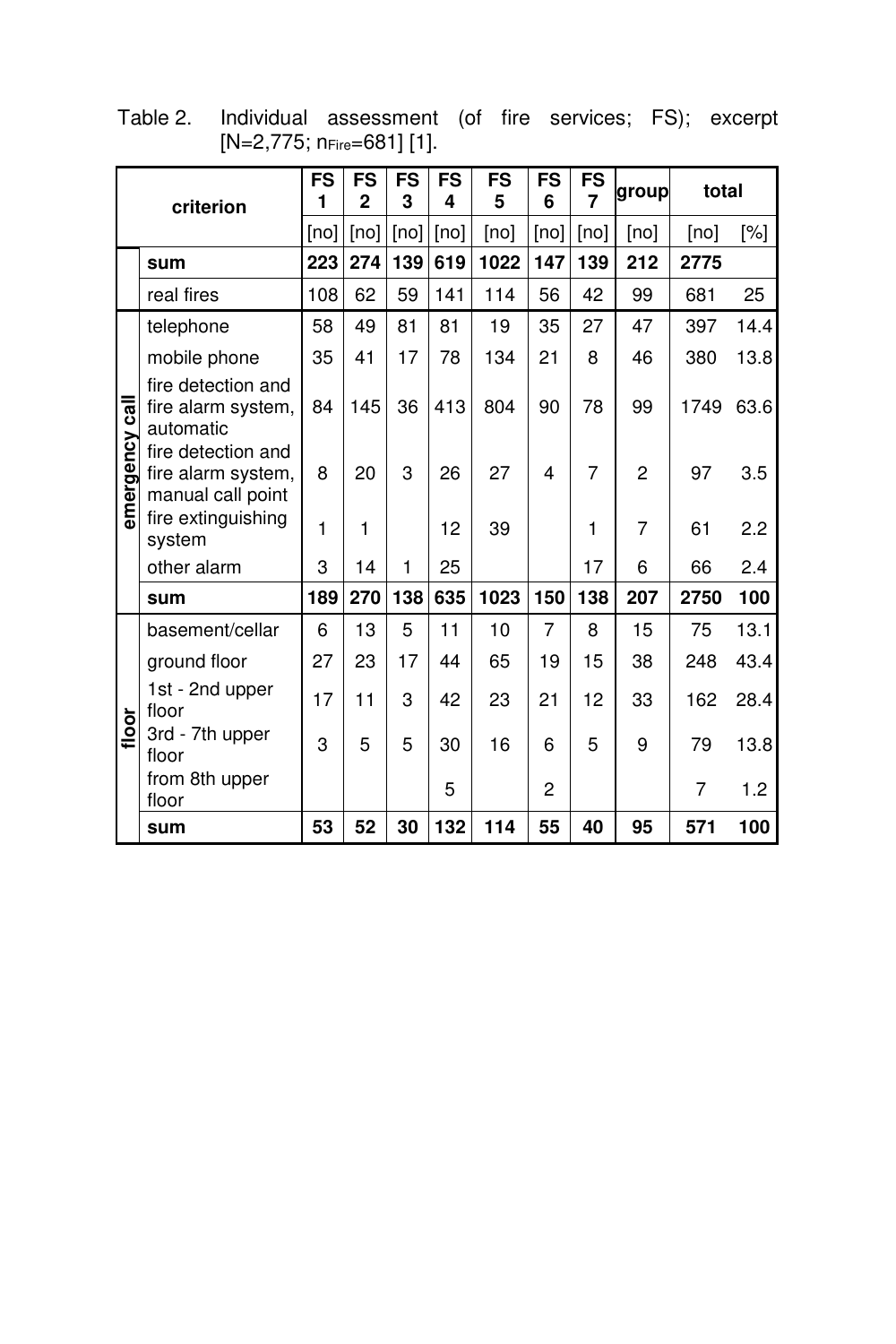Table 3 supplies an example of one of many tables of results of linked survey criteria.

| criterion                                                  | Basement / cellar | ground floor | 1st - 2nd upper floor | 3rd - 7th upper floor | from 8th upper floor | sum          |
|------------------------------------------------------------|-------------------|--------------|-----------------------|-----------------------|----------------------|--------------|
| telephone                                                  | 37                | 80           | 69                    | 23                    | $\overline{2}$       | 211          |
| mobile phone                                               | 20                | 110          | 65                    | 26                    | 1                    | 222          |
| fire detection and fire alarm<br>system, automatic         | 18                | 42           | 20                    | 27                    | 5                    | 112          |
| fire detection and fire alarm<br>system, manual call point |                   | 1            | 1                     |                       |                      | $\mathbf{2}$ |
| fire extinguishing system                                  | 1                 | 3            | $\mathbf{2}$          |                       | 1                    | 7            |
| other alarm                                                | 2                 | 7            | 6                     | 1                     |                      | 16           |
| sum                                                        | 78                | 243          | 163                   | 77                    | 9                    | 570          |

Table 3. Example of crossed criteria (floor where the fire broke out; emergency call).

## **Cluster assessments (B) – sample**

A cluster assessment of an intermediate result of 2,294 recorded fire service interventions with 482 real fires from phase I was summarised for the fire services involved at a) voluntary, b) professional and c) private/industrial fire services. Table 4 shows an excerpt of the results. The evaluation shows in example [1]:

- The 2,294 fire service interventions consist of 1,044 interventions of professional fire services (approx. 46 %), 1,022 interventions of works fire services (45 %) and 228 interventions of voluntary fire services (10 %) – which shows that the voluntary fire services are under-represented here in the results.
- The total proportion of real fires among the alarms is 21 %. This proportion is lowest for the private/industrial fire services, with 114 cases (11 %), followed by the professional, with 279 real fires (27 %), and 89 cases (39 %) for the voluntary fire services.
- The fire service is in most cases, 68 %, alerted by automatic fire detection and fire alarm systems, and in 13 % via mobile phone and in 13 % via telephone. Mobile phones account for a roughly equal proportion across the different fire service types (between 12 % and 13 %), while the proportion of alarms via telephone is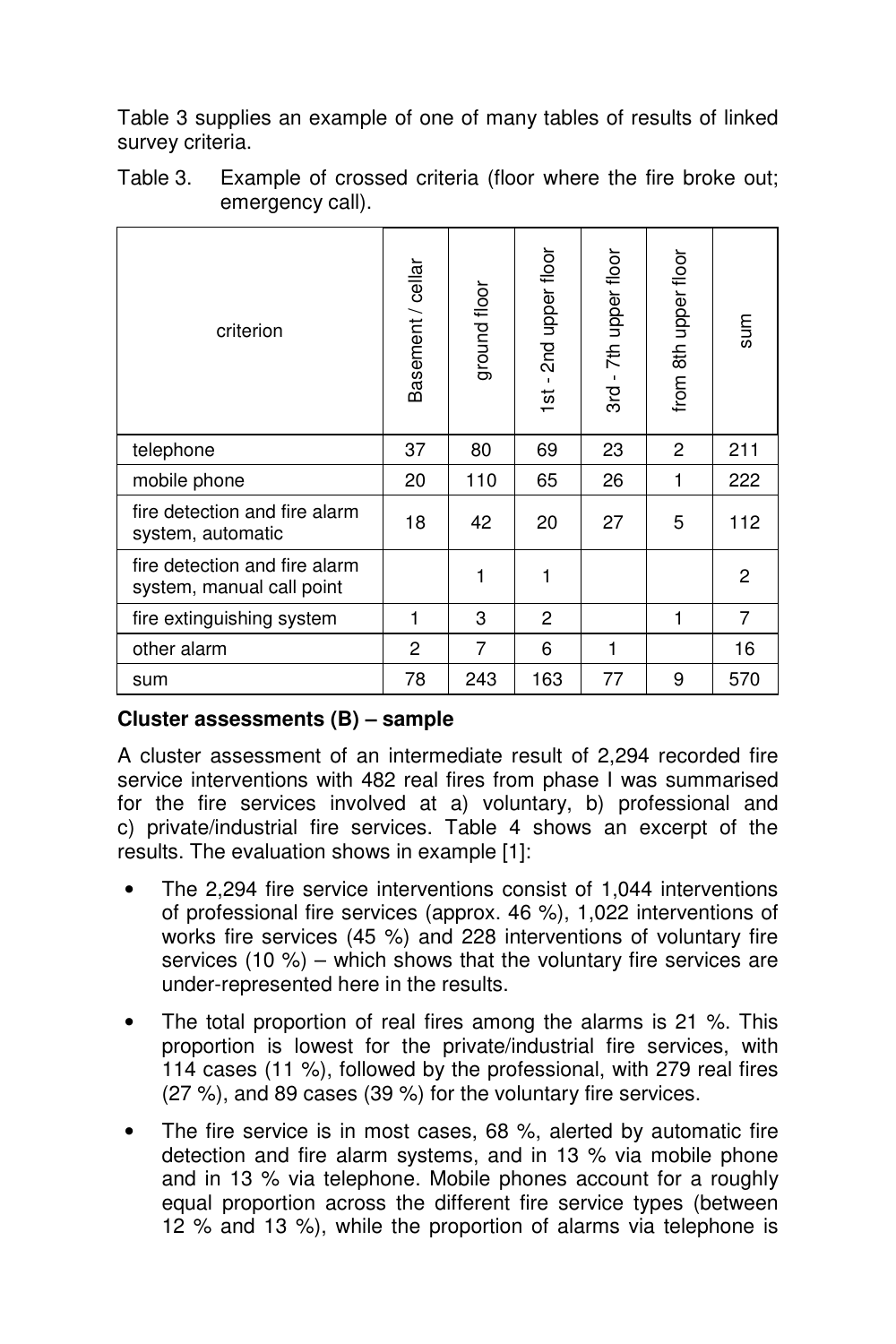roughly equal for the professional (21 %) and voluntary fire services (24 %) and plays almost no role for private/industrial fire services at 2 %. In 81 cases the alarm comes from manual call points and in 53 cases via fire extinguishing systems.

- As regards the material damage, the insight that most fires cause minor material damage is confirmed. The losses are lowest with the private/industrial fire services (as can be recognised from the proportions in which the damage is less than  $\epsilon$  1,000), followed by the professional and then the voluntary fire services.
- When examining building use, flats (25 %), hospitals, retirement and nursing homes (13 %) and administrative and office buildings (13 %) are predominant among the actual fires.
- Across all alarm paths, false alarms are above all triggered by unknown causes (19 %), water vapour (14 %), technical faults in systems (13%), aerosols, such as oils, grease vapours or spray (12 %), and blind alarms and/or in good faith (12 %). The proportion of unknown causes for the professional fire services is, at around 21 %, almost twice as high as for the voluntary fire services at 12 %.
- The "stove/oven" is the most frequently assumed object of fire outbreak at 28 % and the kitchen the most frequently assumed place of fire outbreak at around 30 %.

#### **Total assessment – proof of effectiveness (C)**

Using Phase I, with this database (N=2,775 fire intervention reports with a total of 681 real fires), proof of effectiveness can only be rendered for fire detection and fire alarm systems [1]. Such evidence is to follow for other systems technologies as soon as higher numbers of cases are available for them. The effectiveness of fire detection and fire alarm systems can be measured based upon various damage criteria, e.g. estimated material damage, spread and/or limiting of the fire, usability of escape routes and in extinguishing water consumption. These criteria are drawn upon as reference values taken together with the values of manual alerting via telephone and mobile phone. The values for the damage criteria are listed in table 5. Based on these data, it is clear that the fire damage turns out lower across all criteria due to the use of automatic installed fire detection and fire alarm systems and that also the escape routes were more frequently accessible than in cases where the fire service was manually alerted via telephone and mobile phone.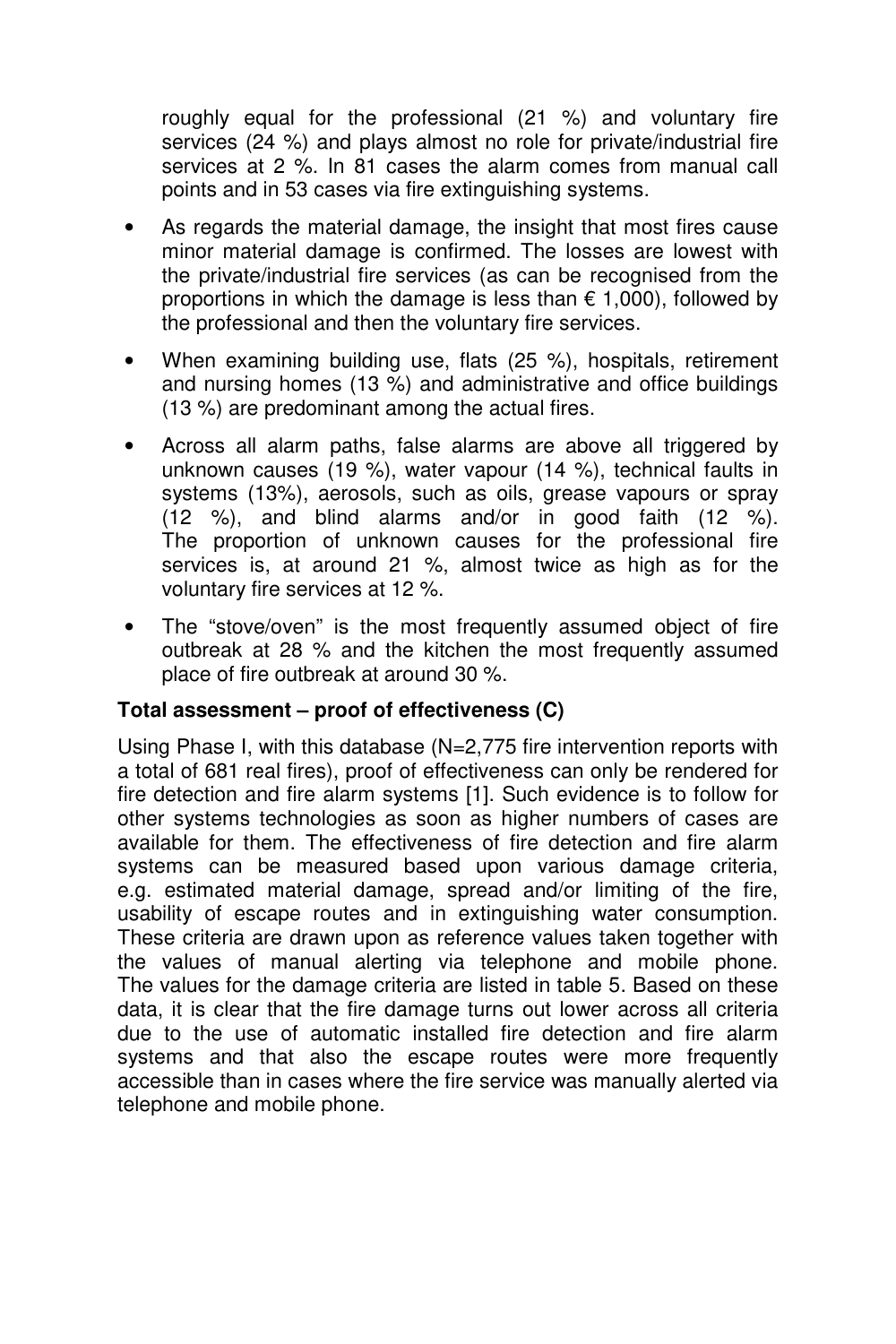| criterion                             |                                                               | <b>FS<sub>P</sub></b> |      | FSv            |      | FS <sub>I</sub> |       | cluster<br>(total) |      |
|---------------------------------------|---------------------------------------------------------------|-----------------------|------|----------------|------|-----------------|-------|--------------------|------|
| survey sheets / fire<br>interventions |                                                               | 1044                  |      | 228            |      | 1022            |       | 2294               |      |
|                                       | real fires (RF)                                               | 279                   |      | 89             |      | 114             |       | 482                |      |
| false alarms (FA)                     |                                                               | 765                   |      | 139            |      | 908             |       | 1812               |      |
|                                       | landline telephone                                            | 214                   | 21.4 | 52             | 24.0 | 19              | 1.9   | 285                | 12.7 |
|                                       | mobile telephone                                              | 134                   | 13.4 | 25             | 11.5 | 134             | 13.1  | 293                | 13.1 |
| emergency call                        | fire detection and<br>fire alarm system,<br>automatic         | 589                   | 58.8 | 133            | 61.3 | 804             | 78.6  | 1526               | 68.1 |
|                                       | fire detection and<br>fire alarm system,<br>manual call point | 49                    | 4.9  | 5              | 2.3  | 27              | 2.6   | 81                 | 3.6  |
|                                       | fire extinguishing<br>system                                  | 14                    | 1.4  | 0              | 0.0  | 39              | 3.8   | 53                 | 2.4  |
|                                       | other/no data                                                 | 1                     | 0.1  | $\overline{2}$ | 0.9  | 0               | 0.0   | 3                  | 0.1  |
| Sum                                   |                                                               | 1,001                 | 100  | 217            | 100  | 1,023           | 100   | 2,241              | 100  |
|                                       | < 1.000 EUR                                                   | 149                   | 55.8 | 38             | 50.0 | 93              | 84.5  | 280                | 61.8 |
|                                       | < 10,000 EUR                                                  | 40                    | 15.0 | 24             | 31.6 | 4               | 3.6   | 68                 | 15.0 |
| damage<br>material                    | < 100,000 EUR                                                 | 30                    | 11.2 | 10             | 13.2 | 3               | 2.7   | 43                 | 9.5  |
|                                       | <500,000 EUR                                                  | 5                     | 1.9  | 1              | 1.3  | 0               | 0.0   | 6                  | 1.3  |
|                                       | < 1,000,000 EUR                                               | 1                     | 0.4  | 0              | 0.0  | 0               | 0.0   | 1                  | 0.2  |
|                                       | no data                                                       | 42                    | 15.7 | 3              | 3.9  | 10              | 9.1   | 55                 | 12.1 |
| Sum                                   |                                                               | 267                   | 100  | 76             | 100  | 110             | 100,0 | 453                | 100  |

Table 4. Cluster assessment; excerpt – professional (FSP), voluntary  $(FS_v)$  and private/industrial fire services  $(FS_i)$  [1].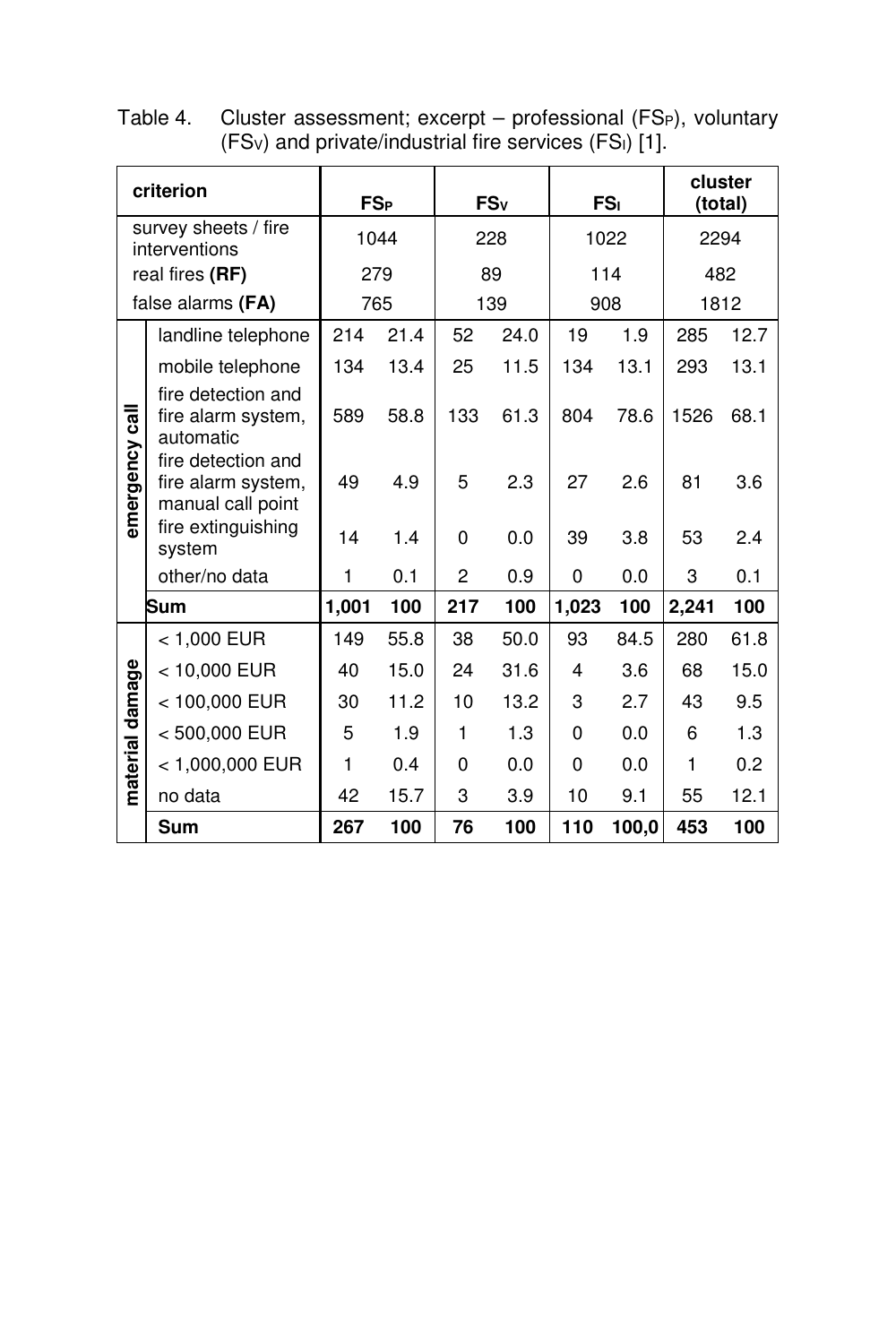Table 5. Fire damage criteria for the alerting of the fire services via fire detection and fire alarm systems in comparison to manual telephone calls  $[N=2,775; n_{Fire}=681]$  [1].

|                              |                                |                         | alarm via      | proportion  |        |  |
|------------------------------|--------------------------------|-------------------------|----------------|-------------|--------|--|
| <b>Criterion</b>             |                                | <b>FDAS</b><br>phone    |                | <b>FDAS</b> | phone  |  |
|                              |                                | [no]                    | [no]           | $[\%]$      | $[\%]$ |  |
|                              | D < 1,000                      | 84                      | 276            | 0.84        | 0.63   |  |
|                              | D < 10,000                     | 13                      | 97             | 0.13        | 0.22   |  |
|                              | D < 100,000                    | 3                       | 52             | 0.03        | 0.12   |  |
|                              | D < 500,000                    | $\overline{0}$          | 7              | 0.00        | 0.02   |  |
| material damage              | D < 1,000,000                  | $\overline{0}$          | $\overline{c}$ | 0.00        | 0.00   |  |
|                              | D > 1,000,000                  | 0                       | $\overline{c}$ | 0.00        | 0.00   |  |
|                              | no data possible               | 10                      | 49             | ---         | ---    |  |
|                              | sum                            | 110                     | 485            | 1.00        | 1.00   |  |
|                              | object                         | 98                      | 351            | 0.84        | 0.70   |  |
|                              | room                           | 13                      | 91             | 0.11        | 0.18   |  |
|                              | several rooms                  | $\overline{\mathbf{4}}$ | 16             | 0.03        | 0.03   |  |
|                              | flat                           | 0                       | 8              | 0.00        | 0.02   |  |
|                              | floor                          | 0                       | 8              | 0.00        | 0.02   |  |
|                              | several floors                 | 0                       | 6              | 0.00        | 0.01   |  |
| fire spread                  | fire compartment               | 0                       | 4              | 0.00        | 0.01   |  |
|                              | several fire                   | 0                       | 2              | 0.00        | 0.00   |  |
|                              | compartments                   |                         |                |             |        |  |
|                              | stairwell                      | 1                       | 3              | 0.01        | 0.01   |  |
|                              | whole building                 | 0                       | 9              | 0.00        | 0.02   |  |
|                              | other buildings                | 0                       | 1              | 0.00        | 0.00   |  |
|                              | sum                            | 116                     | 499            | 1.00        | 1.00   |  |
|                              | not noteworthy                 | 54                      | 222            | 0.46        | 0.42   |  |
|                              | room, shaft                    | 36                      | 85             | 0.31        | 0.16   |  |
|                              | flat                           | 12                      | 102            | 0.10        | 0.19   |  |
|                              | floor                          | 4                       | 33             | 0.03        | 0.06   |  |
|                              | stairwell                      | 5                       | 37             | 0.04        | 0.07   |  |
|                              | corridor                       | 4                       | 20             | 0.03        | 0.04   |  |
|                              | several floors                 | 3                       | 27             | 0.03        | 0.05   |  |
| spread of smoke              | sum                            | 118                     | 526            | 1.00        | 1.00   |  |
|                              | escape route usable?<br>yes    | 92                      | 291            | 0.78        | 0.57   |  |
|                              | sum (of all fires)             | 118                     | 515            |             |        |  |
| extinguishing<br>consumption | no extinguishing<br>water used | 81                      | 158            | 0.74        | 0.32   |  |
|                              | < 500 L                        | 24                      | 217            | 0.22        | 0.44   |  |
| water                        | < 2,500 L                      | 4                       | 85             | 0.04        | 0.17   |  |
|                              | $> 2,500$ L                    | 1                       | 32             | 0.01        | 0.07   |  |
|                              | Sum                            | 110                     | 492            | 1.00        | 1.00   |  |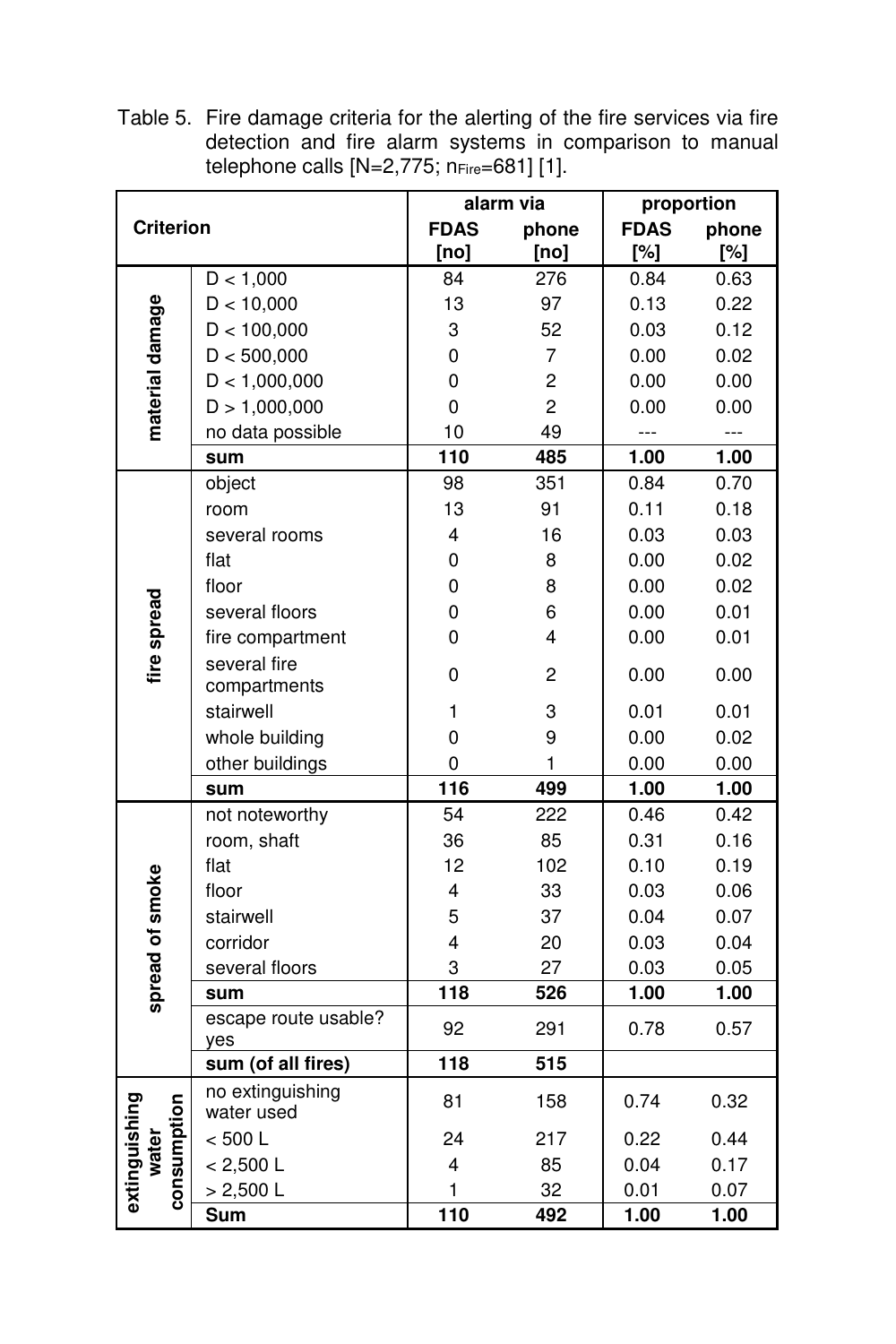## **Conclusion**

The Project Phase I of the project vfdb Fire Loss Statistics has been completed and supplies interesting preliminary results. Findings have been acquired about the range of interventions and the phenomenon of fire from across different fire services. The data quality and quantity of the fire services often varies greatly. This shows that there is no one fire service that can be regarded as representative of all others in terms of its experiences [and statistics].

Using the database of Phase I proof of effectiveness can be rendered for fire detection and fire alarm systems. The fire damage turns out lower across all criteria due to the use of automatic installed fire detection and fire alarm systems. Also the escape routes were more frequently accessible than in cases where the fire service was manually alerted. These systems are effective.

Work on the project is proceeding. At present, the data pool is being supplemented with data from other fire services, a further approx. 2,000 survey sheets, which is then being assessed as in Phase I. This increases the case numbers, which increases the representativeness of the results. Moreover, additional evaluations can be performed, because in Phase I some questions could not be processed due to low case numbers.

### **References**

- [1] Festag, S. (09/2015). Ergebnisse zur Erhebung der Brandschadenstatistik [Results of the statistical survey on fire losses]. In: Jochen Zehfuß (ed.): Braunschweiger Brandschutz-Tage 2015. 29th Fachtagung Brandschutz bei Sonderbauten, No. 227, pp. 227-248.
- [2] Hegger, T. (9/2014). Entwicklung einer nationalen Brandschadenstatistik [Development of national fire loss statistics]. In Jochen Zehfuß (ed.): Braunschweiger Brandschutz-Tage 2014. 28th Fachtagung Brandschutz und Sonderbauten, 16 to 17 September 2014, No. 224, pp. 261-272.
- [3] Müller, J. (2009). Zukunft der Feuerwehr Feuerwehr der Zukunft im ländlichen Raum [Future of the Fire Services – Fire Services in Future in Rural Germany]. PhD thesis, University Wuppertal.
- [4] Nationale Nachhaltigkeitsstrategie (10/2011). Nationale Nachhaltigkeitsstrategie – Fortschrittsbericht 2012 [National sustainability strategy – Progress report 2012]. Presse- und Informationsamt der Bundesregierung (ed.) [Press and Information Office of the Federal Government], URL:www.bundesregierung.de, p. 194.